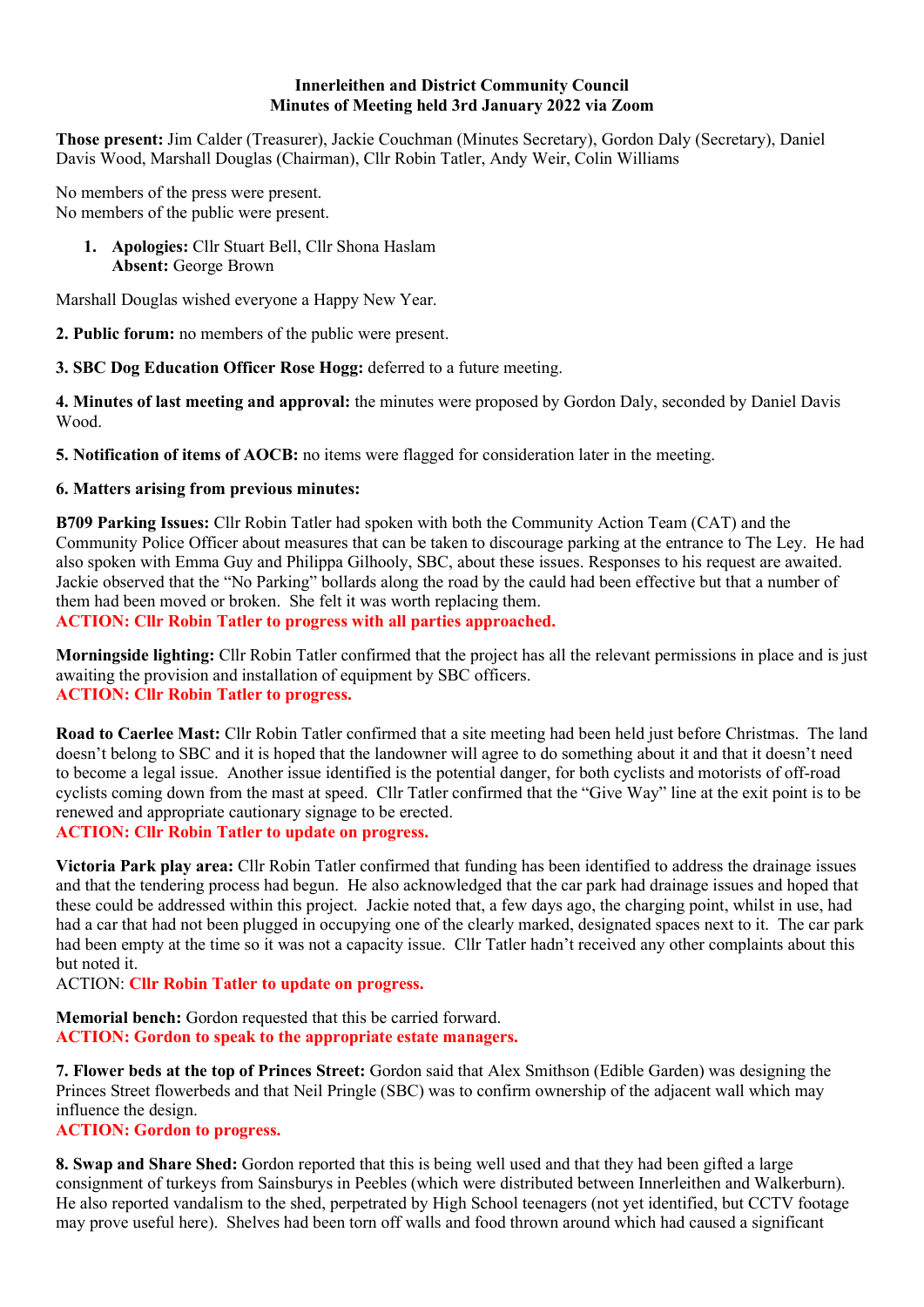amount of cleaning, disinfecting and remedial work for volunteers. It had been reported to police (and now has an incident number) so Gordon is hopeful that something will be done about it. The next day, the same thing had been done and three young people were in/by the shed when Gordon arrived. They denied wrongdoing. Gordon reported this second incident to the police.

Gordon also mentioned vandalism at the Edible Garden at the school which had closed the facility whilst it is made safe, clearing shards of glass etc. Marshall had noted the sports car (parked over a long period of time opposite the toilet block in Hall Street) had been vandalised and Jackie reported further vandalism of the toilets had been drawn to her attention by an SBC operative. This cluster of incidents suggested a worrying trend developing locally.

9. Scawd Law Wind Farm update: Colin confirmed that the application was due to be submitted by the end of 2021. This has been delayed as they are looking to establish a different access route, taking deliveries away from the A72. No further updates were available yet.

10. Police report: Marshall confirmed that the December report had been delayed and is not due to be issued until 10<sup>th</sup> January 2022. Cllr Robin Tatler confirmed that the regular meeting of police and councillors is due to take place on 5th January. Jackie suggested that all noted acts of vandalism be highlighted as a cluster. Andy suggested that it may be a good idea for the police to flag the vandalised car opposite the toilets with a "Police Aware" sign.

## 11. SBC Councillor's reports:

# Cllr Robin Tatler:

Placemaking Process and Planning: Cllr Tatler encouraged attendance at a meeting on 12<sup>th</sup> January at 6pm to learn more about the Placemaking Planning Process.

Tweeddale Area Partnership Meeting: The next meeting is to be held on 18<sup>th</sup> January at 7pm.

Common Good consultation: a brief meeting was held about this before Christmas. Ross McGinn has raised several points that have been taken up by Kirstie Robb (SBC).

Tweed Valley Trails' clearance/reopening: Cllr Robin Tatler said there had been a lot of feedback regarding the storm damage and the need to re-open trails and he acknowledged the scale of the task. He confirmed that a tree on the back road, reported by Marshall as leaning at an unstable angle, was being dealt with by Philippa Gilhooly.

12. Planning Report: nothing outstanding.

13. Anti-dog fouling campaign: Jackie confirmed that further bags had been requested by, and supplied to SBC, but that as fast as they were put out, they were being taken. Andy had noticed a huge improvement on Waverley Road since the bin had been repositioned along from the dry cleaners. He felt it was time to celebrate what had been achieved as it had made a real difference.

# ACTION: All dog owners to do their civic duty and pick up after their dogs.

## 14. Correspondence:

(i) Common Good Consultation: this survey is open until  $31<sup>st</sup>$  March 2022.

"Overview:

This consultation seeks your views on the Common Good registers for the former Burghs of the Scottish Borders.

All former Burghs have a 'Common Good' which comprises the land, buildings, art, artefacts and funds which were owned and managed by the Burgh Council on behalf of the residents of the Burgh. The Burgh system was extinguished in 1975 but the assets owned by the Burgh at that date continue to be owned by the Common Good, which is administered by Councillors who sit as Common Good Trustees.

Following an investigation of the assets held by Scottish Borders Council, we have prepared a draft asset register for each former Burgh. We have considered title deeds (for land and buildings), museum records and old Burgh minutes. Where an asset was donated to the town, prior to 1975; where it was purchased from Common Good funds; or where it has historically been used by the people of the town as a public asset, we have determined that the asset should form part of the Common Good.

However, we are seeking your views on whether you think any additional assets should be included on these registers, and if so, why. You may also have further information on the assets noted. Or you may think that an item on the register is not Common Good.